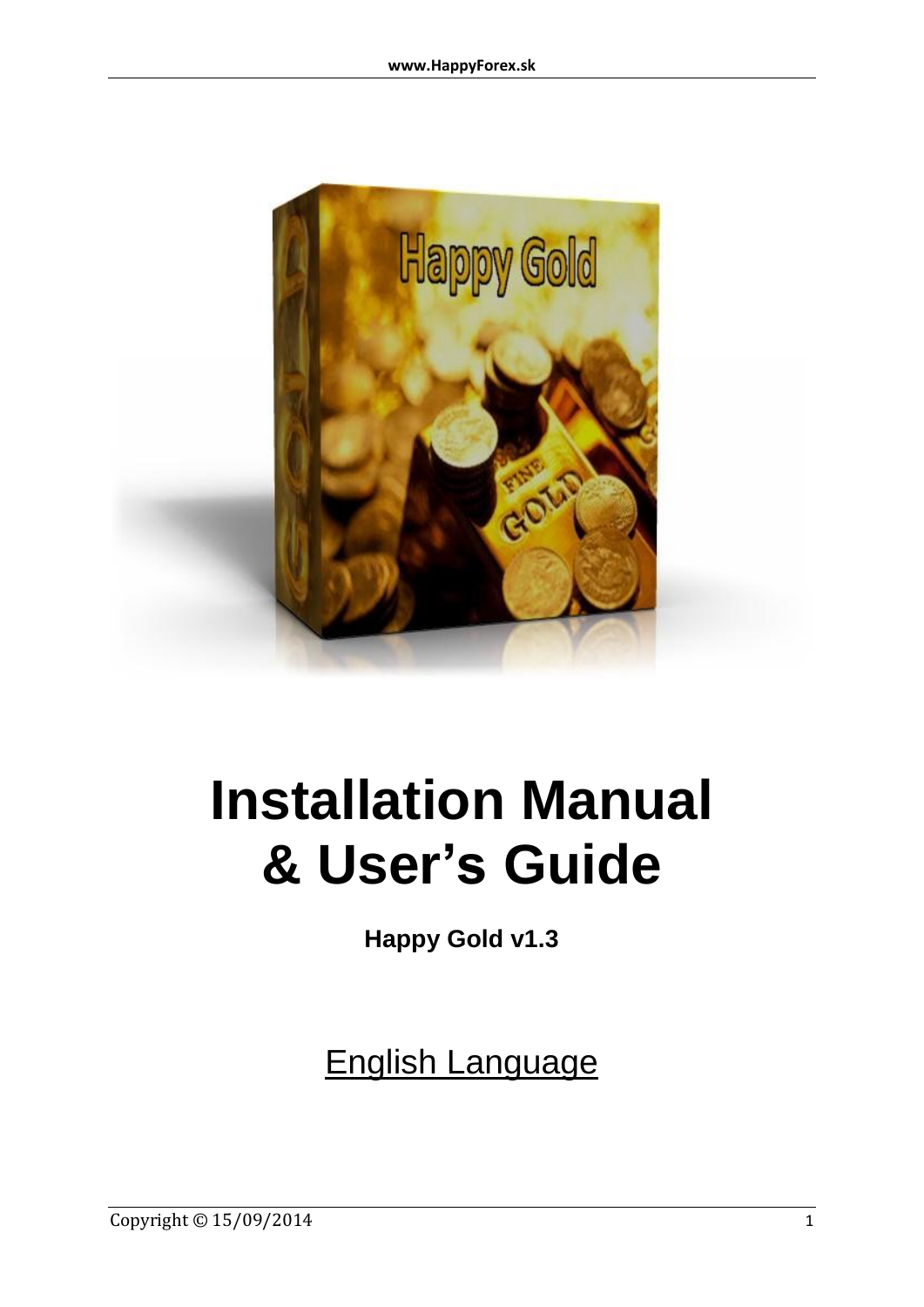#### Welcome to Happy Gold!

The Happy Gold Installation File plus the Happy Gold Installation Manual & User's Guide have been sent to your e-mail address as a single compressed file attachment. Save the attachment in a new \Downloads\ Happy Gold folder and extract the files.

Installation and Setup of the Happy Gold v1.3 robot is very easily accomplished.

#### **Robot Installation:**

1. Close all MetaTrader Platforms that may be running. Locate your saved Installation File: Happy Gold v1.3.exe Double click on the Happy Gold v1.3 icon.



2. The Happy Gold Installation Window will open.

| • Press Extract button to start extraction.<br>• Use <b>Browse</b> button to select the destination folder<br>from the folders tree. It can be also entered<br>manually.<br>• If the destination folder does not exist, it will be |
|------------------------------------------------------------------------------------------------------------------------------------------------------------------------------------------------------------------------------------|
| created automatically before extraction.                                                                                                                                                                                           |
| Destination folder                                                                                                                                                                                                                 |
| $ C\rangle$<br>Browse                                                                                                                                                                                                              |
| <b>Extraction progress</b>                                                                                                                                                                                                         |

3. Click the Browse Button, select the target folder where your MetaTrader4 is installed under \Program Files (x86), then click the Extract Button.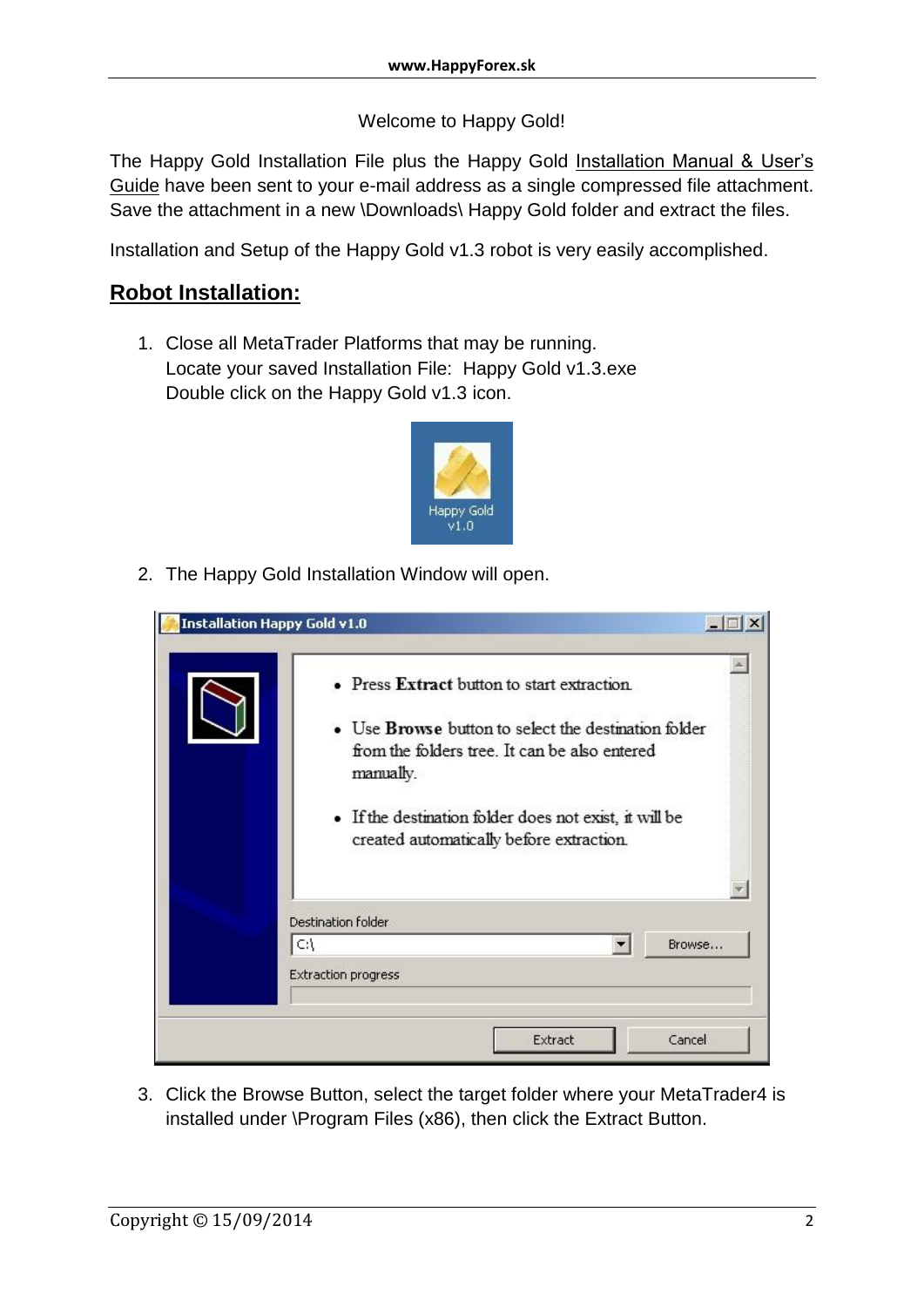| <b>Installation Happy Gold v1.0</b> |                                                                                                                                                                                                                                                                                |        |
|-------------------------------------|--------------------------------------------------------------------------------------------------------------------------------------------------------------------------------------------------------------------------------------------------------------------------------|--------|
|                                     | • Press Extract button to start extraction.<br>• Use <b>Browse</b> button to select the destination folder<br>from the folders tree. It can be also entered<br>manually.<br>· If the destination folder does not exist, it will be<br>created automatically before extraction. |        |
|                                     | <b>Destination folder</b>                                                                                                                                                                                                                                                      |        |
|                                     | C:\Program Files (x86)\MetaTrader - Alpari UK<br>Extraction progress                                                                                                                                                                                                           | Browse |
|                                     | Cancel<br>Extract                                                                                                                                                                                                                                                              |        |

- 4. The installation process is very fast. When completed successfully, the installation window will close without further notice.
- 5. Repeat the above steps for each instance of MetaTrader on which you wish to run Happy Gold.

#### **Robot Setup:**

Launch your MetaTrader4 Platform.

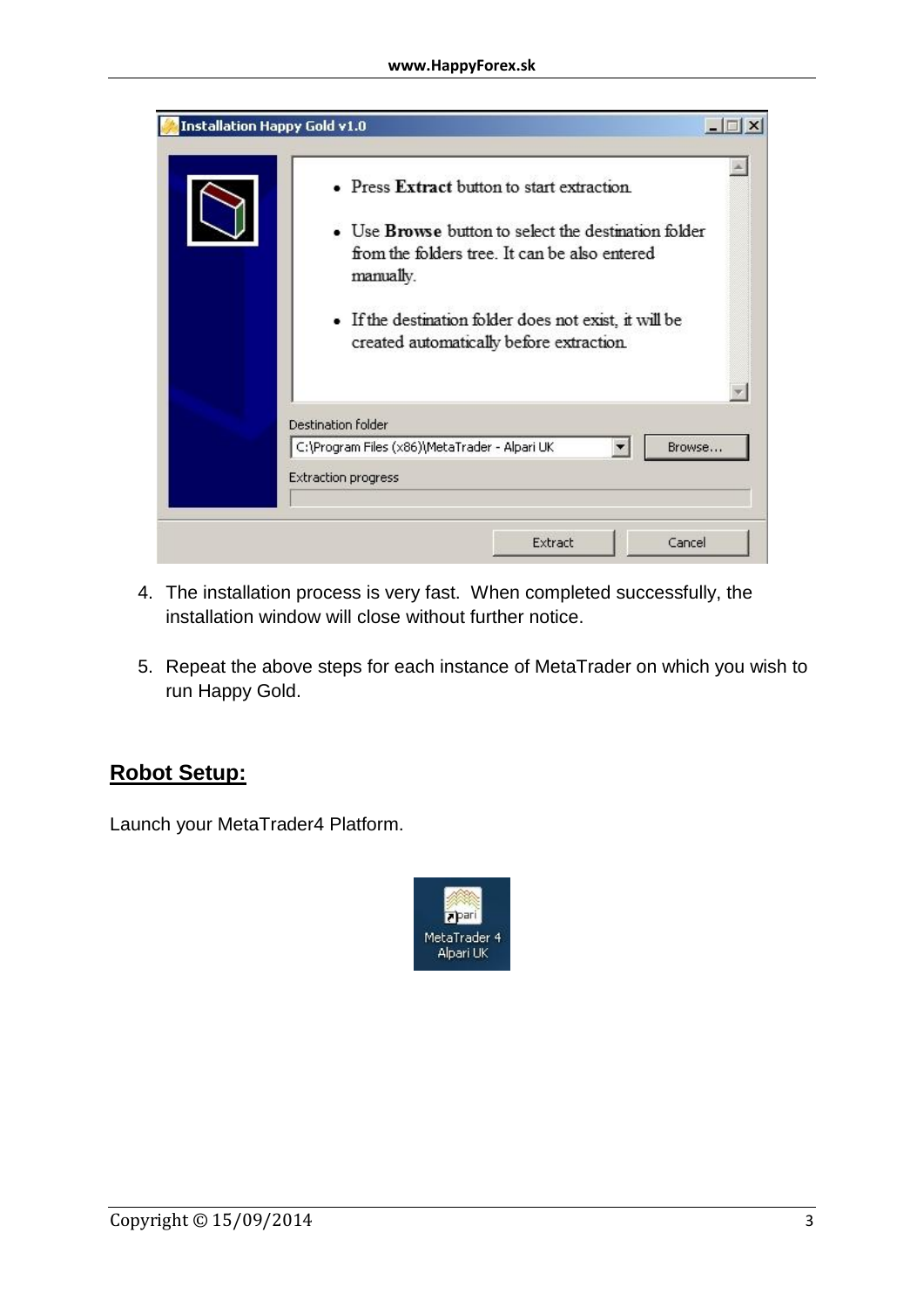| File<br>View<br>隈                  | Insert       | Charts                              | Window<br>Tools |              | Help                                          |                 |                                                                     |                             |  |
|------------------------------------|--------------|-------------------------------------|-----------------|--------------|-----------------------------------------------|-----------------|---------------------------------------------------------------------|-----------------------------|--|
| 马                                  | 動            |                                     | 档               |              | New Order                                     | Expert Advisors | M5<br>M1                                                            | M30<br>H1<br>M <sub>S</sub> |  |
| Market Watch: 12:37:25             |              |                                     | ×               |              | ₩ XAUUSD, M30 1205.55 1206.47 1204.40 1204.49 |                 |                                                                     |                             |  |
| Symbol                             |              | Ask<br>Bid                          |                 |              |                                               |                 |                                                                     |                             |  |
| <b>XAUUSD</b>                      | 臥            | 1204-49<br>1.204<br>00<br>New Order | F9              |              |                                               |                 |                                                                     |                             |  |
|                                    | t.           | Chart Window                        |                 | <b>Salle</b> |                                               |                 |                                                                     |                             |  |
|                                    | $70^{\circ}$ | <b>Tick Chart</b>                   | Space           |              |                                               |                 |                                                                     |                             |  |
|                                    |              | Hide                                | Delete          |              |                                               |                 |                                                                     |                             |  |
|                                    |              | Hide All                            |                 |              |                                               | ∎∩∎             |                                                                     | H                           |  |
|                                    |              | Show All                            |                 |              |                                               |                 | 1449101                                                             |                             |  |
|                                    |              | Symbols                             |                 |              |                                               |                 |                                                                     |                             |  |
|                                    |              | Sets                                | ¥               |              |                                               |                 |                                                                     |                             |  |
| Symbols<br>Navigator               |              | High/Low                            |                 |              |                                               |                 |                                                                     |                             |  |
| IronFX MT4<br>微                    |              | Time                                |                 |              |                                               |                 |                                                                     |                             |  |
| Accour<br>田                        | $\checkmark$ | Auto Arrange                        |                 |              |                                               |                 |                                                                     |                             |  |
| Indicat<br>$\overline{+}$          | Ÿ            | Grid                                |                 |              |                                               |                 |                                                                     |                             |  |
| Expert<br>田                        |              |                                     |                 |              |                                               |                 |                                                                     |                             |  |
| Custor <b>BB</b><br>$\overline{+}$ |              | Popup Prices                        | F10             |              |                                               |                 |                                                                     |                             |  |
| Scripts <sup>*</sup><br><b>+</b>   |              |                                     |                 |              |                                               |                 |                                                                     |                             |  |
|                                    |              |                                     |                 |              |                                               |                 |                                                                     |                             |  |
|                                    |              |                                     |                 |              |                                               |                 |                                                                     |                             |  |
|                                    |              |                                     |                 |              |                                               |                 |                                                                     |                             |  |
|                                    |              |                                     |                 |              |                                               |                 |                                                                     |                             |  |
|                                    |              |                                     |                 |              |                                               |                 |                                                                     |                             |  |
| Common                             | Favorites    |                                     | 17 Dec 2013     |              |                                               |                 | 17 Dec 08:00 17 Dec 12:00 17 Dec 16:00 17 Dec 20:00 18 Dec 01:00 18 |                             |  |

1. Create a new XAUUSD (GOLD) on Chart and Set it to M30



2. Use your mouse to drag the Happy Gold robot onto the chart.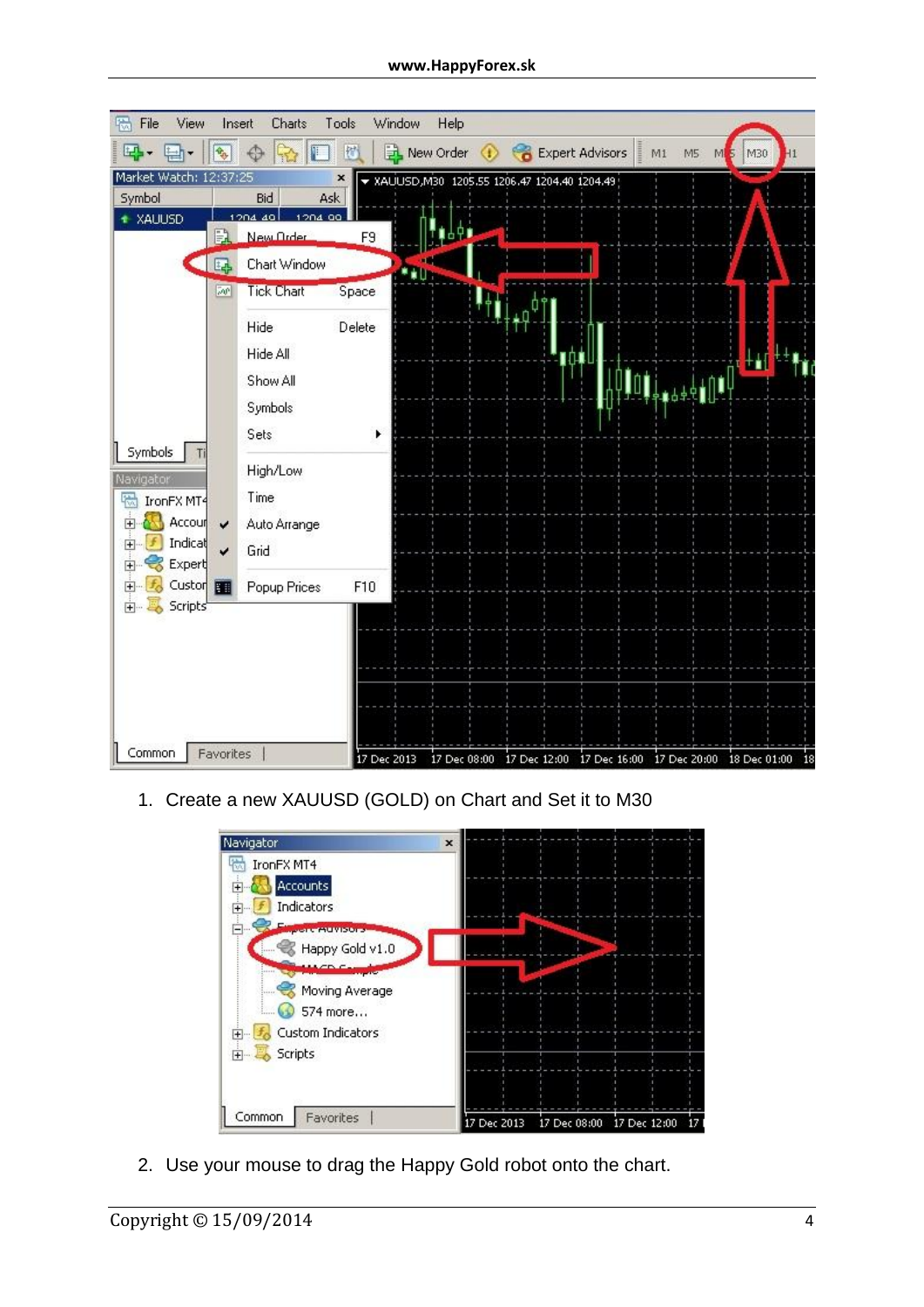| Common<br>Inputs<br>Common | Safety <sup>®</sup>                   |
|----------------------------|---------------------------------------|
| positions<br>Long & Short  | <b>Allow DLL imports</b><br>⊽         |
| nable alerts               | Confirm DLL function calls            |
| Disable alert once hit     | ⊽<br>Allow import of external experts |
| Live Trading               |                                       |
| Allow live trading<br>⊽    |                                       |
|                            |                                       |
| Ask manual confirmation    |                                       |

3. The Expert Advisor Properties Page will open. Verify all Common Settings are as shown above.

| Variable           | Value           |      |
|--------------------|-----------------|------|
| ab Name_EA         | Happy Gold v1.0 |      |
| ab Serial_Number   |                 |      |
| tes Magic          | 985412          |      |
| $\frac{1}{2}$ Risk | 1.0             |      |
|                    |                 |      |
|                    |                 | Load |
|                    |                 |      |
|                    |                 | Save |

4. The Expert Advisor Inputs:

**Name\_EA:** The Expert Advisor Name and Version Number

**Serial Number:** Locate the file: Serial Number DD.MM.YYYY.txt that we sent as part of your installation package. The file name indicates the expiration date for this copy of the robot. We use an expiration date to help secure the robot against piracy. If you are a legitimate registered user, you will receive a replacement file before the expiration date, if a new version update is not issued before then. In all cases, double click the file to open it. Contained in text format is your Serial Number. Copy and Paste the number into the Serial Number field of the Inputs tab as shown above.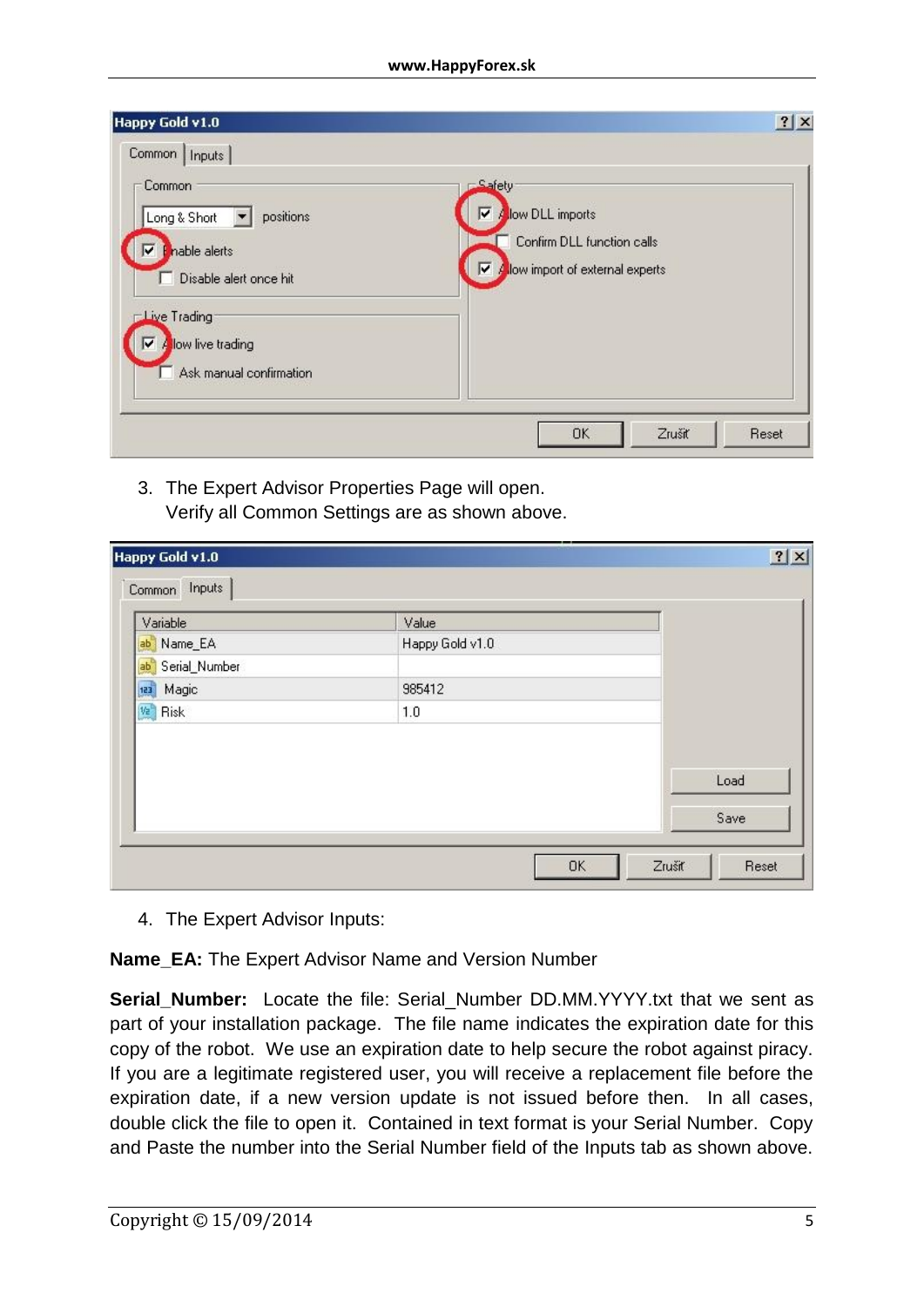**Magic:** A unique random Magic Number enables Happy Gold to distinguish its open trade positions from those that were entered by other robots, or done manually. Any number is acceptable as long is not the same number used by any other robot running on this MetaTrader Platform. We recommend you change this number to any other number to help hide the identity of your robot from your broker-dealer.

**LotVar:** When you set the LotVar at 0 EA will use FixLot.

**Risk:** The percentage of your account risked per trade based on account. (Setting: 1% low – 3% medium - 5% high)

**FixLot:** Size of the first open lot.

**UseTrailingStop:** Turn on or off. (Default setting = true)

**TrailingStop:** allows you to automatically protect the profits with your positions. (Default setting = 70)

**UseBreakEven:** Turn on or off. (Default setting = true)

**BreakEven:** This refers to the minimum no. of pips in profit that is required prior to changing the order's stoploss to the order's entry price. (Default setting = 30)

**TakeProfit:** Take Profit of each individual Order (Default setting = 1000)

**StopLoss:** Stop Loss for each individual Order (Default setting = 240)

**Email:** Sends email at the opening and closing trade. (Default setting = false)

[\(https://www.smtp2go.com/docs/metatrader/?query=MetaTrader&qval=MetaTrader\)](https://www.smtp2go.com/docs/metatrader/?query=MetaTrader&qval=MetaTrader)

#### **A. Trading Day/Hours**

**StartDay:** 1-Monday, 2-Tuesday, 3-Wednesday, 4-Thursday (Default setting = 1)

**StartTime:** 06:00 (Default setting = 06:00)

**StopDay:** 5-Friday (Default setting = 5)

**StopTime:** 15:00 (Default setting = 15:00)

**GMT\_Offset:** according to your broker

#### **Launch of Happy Gold robot:**

Once all Inputs have been set, click OK to close the properties Page. Insure the Expert Advisor Button is depressed; the Green Play Arrow is now seen.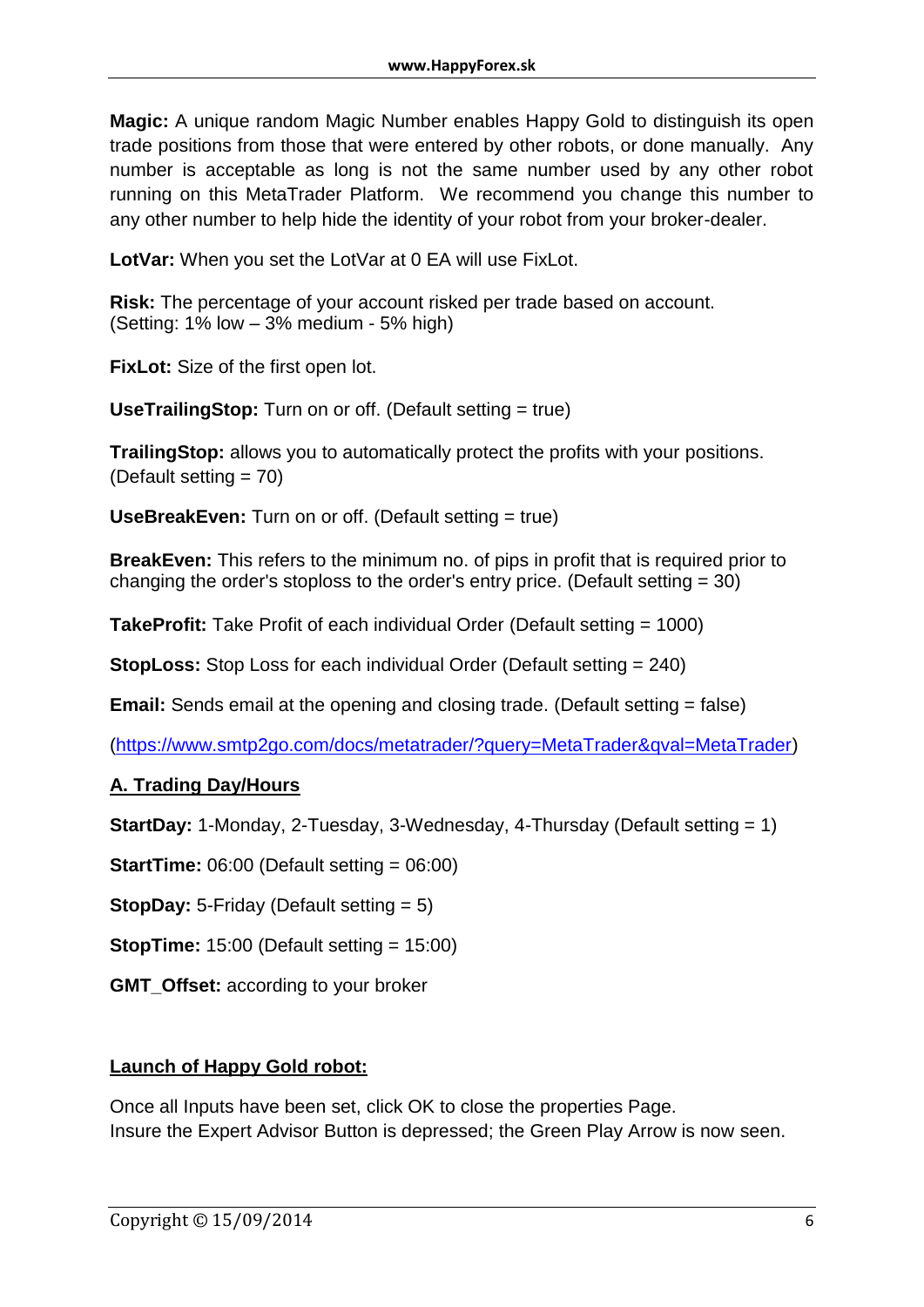

Happy Gold v1.0 (C)

When all is correct the "Smile" emoticon will appear in the upper right corner of the chart. A "Sad" emoticon indicates there is an error.

| ₩ XAUUSD, M30 1205.55 1206.47 1203.74 1205.40 |  |  |  |
|-----------------------------------------------|--|--|--|
| Serial Number Expired!                        |  |  |  |
|                                               |  |  |  |

If the serial number is incorrect, you will see "Invalid Serial Number!". The robot will not trade until a valid, unexpired Serial Number is correctly entered. See above discussion at #5 for Serial Number information.

In after reading this manual you have unanswered questions or issues regarding the Happy Gold system, please contact us at the following e-mail address:

### [info@happyforex.sk](mailto:info@happyforex.sk)

## We wish you Happy & Successful Trading!